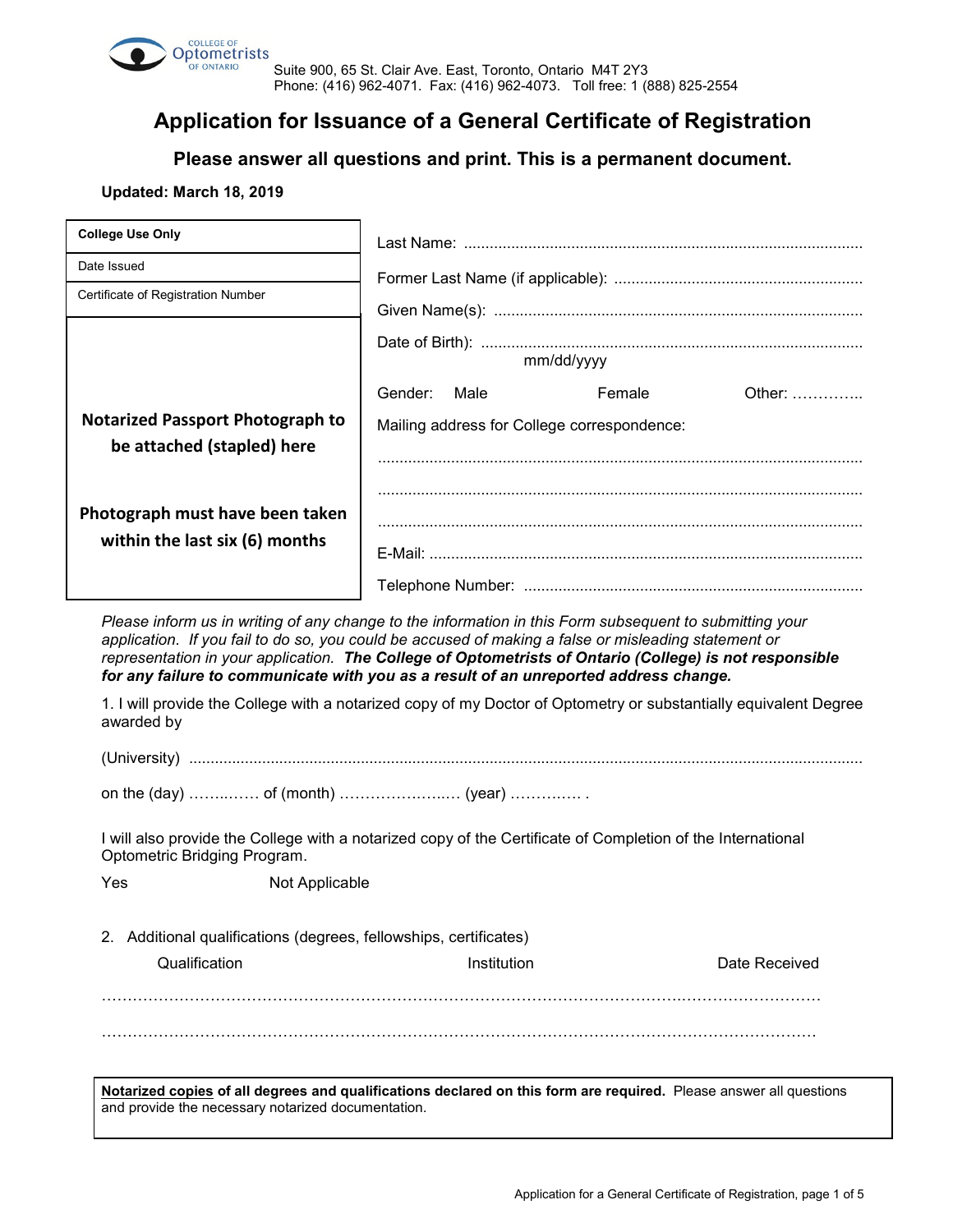|                                                                                                                                                                    | First and Last Name: _________                                                                                                                 |                                                                                                                                         |         |        |  |  |  |
|--------------------------------------------------------------------------------------------------------------------------------------------------------------------|------------------------------------------------------------------------------------------------------------------------------------------------|-----------------------------------------------------------------------------------------------------------------------------------------|---------|--------|--|--|--|
|                                                                                                                                                                    | 3. Language you are able to speak and write with reasonable fluency in:                                                                        |                                                                                                                                         | English | French |  |  |  |
|                                                                                                                                                                    | 4. Are you a Canadian Citizen?                                                                                                                 |                                                                                                                                         | No      | Yes    |  |  |  |
|                                                                                                                                                                    | If YES, please provide a notarized copy of your Canadian Passport or Citizenship Identification Card and<br>go to Question 7.                  |                                                                                                                                         |         |        |  |  |  |
|                                                                                                                                                                    | Protection Act (Canada)?                                                                                                                       | 5. Do you have permanent resident status under the Immigration and Refugee                                                              | No      | Yes    |  |  |  |
|                                                                                                                                                                    | If YES, please provide a notarized copy of your certificate showing Permanent Resident status.                                                 |                                                                                                                                         |         |        |  |  |  |
|                                                                                                                                                                    | 6. Do you have authorization under the Immigration and Refugee Protection Act (Canada) to<br>Yes<br>No<br>engage in the practice of optometry? |                                                                                                                                         |         |        |  |  |  |
|                                                                                                                                                                    | If YES, please provide a notarized copy of your authorization.                                                                                 |                                                                                                                                         |         |        |  |  |  |
|                                                                                                                                                                    | 7. Below please indicate the entry-to-practice exam you have successfully completed:                                                           |                                                                                                                                         |         |        |  |  |  |
|                                                                                                                                                                    | a)                                                                                                                                             | the Canadian Assessment of Competence in Optometry (CACO)                                                                               | No      | Yes    |  |  |  |
|                                                                                                                                                                    | b)                                                                                                                                             | the Optometry Examining Board of Canada (OEBC) written exam and OSCE                                                                    | No      | Yes    |  |  |  |
|                                                                                                                                                                    | $\mathsf{c}$                                                                                                                                   | National Board of Examiners in Optometry (NBEO) Exam<br>(Parts I, II, and III all to be successfully challenged after January 18, 2019) | No      | Yes    |  |  |  |
| If YES, please provide an original or notarized report of all CACO/OEBC written exam and OSCE/NBEO<br>exam results.                                                |                                                                                                                                                |                                                                                                                                         |         |        |  |  |  |
|                                                                                                                                                                    | <b>Labour Mobility</b>                                                                                                                         |                                                                                                                                         |         |        |  |  |  |
| 8. Are you using the labour mobility provisions in the Ontario Labour<br>Mobility Act to obtain registration in Ontario?<br>No<br>Yes                              |                                                                                                                                                |                                                                                                                                         |         |        |  |  |  |
| If YES, please note: you must have practised in a Canadian province/territories, before you can do so<br>(please refer to s. 2.1 (4) of O.Reg. 837/93 as amended). |                                                                                                                                                |                                                                                                                                         |         |        |  |  |  |
| Applications for Registration to Optometry or Other Professions                                                                                                    |                                                                                                                                                |                                                                                                                                         |         |        |  |  |  |
|                                                                                                                                                                    | 9. a) Prior to this application, have you ever applied to the College of Optometrists of Ontario (College)?                                    |                                                                                                                                         |         |        |  |  |  |
| b) If your response to 9. a) is $YES$ , i. Please indicate the following:                                                                                          |                                                                                                                                                | No                                                                                                                                      | Yes     |        |  |  |  |
|                                                                                                                                                                    |                                                                                                                                                |                                                                                                                                         |         |        |  |  |  |
|                                                                                                                                                                    |                                                                                                                                                | ii. Was your application abandoned?                                                                                                     | No      | Yes    |  |  |  |
|                                                                                                                                                                    | iii. If applicable, please indicate the reason(s) you were not registered<br>with the College below:                                           |                                                                                                                                         |         |        |  |  |  |
|                                                                                                                                                                    | iv. If you were registered, please indicate the date your registration                                                                         |                                                                                                                                         |         |        |  |  |  |
|                                                                                                                                                                    |                                                                                                                                                |                                                                                                                                         |         |        |  |  |  |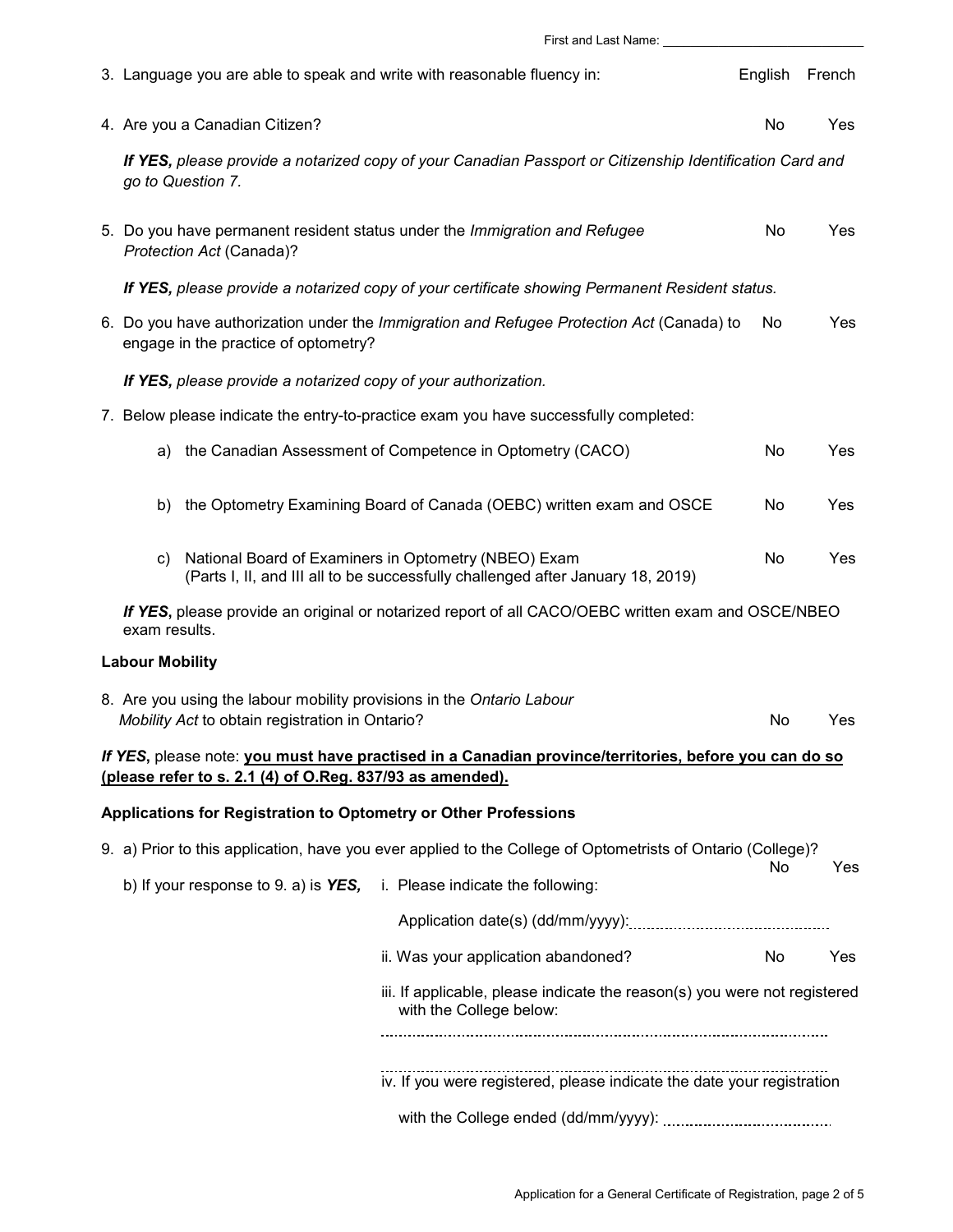|        | 10. a) Other than Ontario, in what province/state are you currently/were registered to practise optometry?                                                                                                                                                                                                                                                                   |     |      |  |
|--------|------------------------------------------------------------------------------------------------------------------------------------------------------------------------------------------------------------------------------------------------------------------------------------------------------------------------------------------------------------------------------|-----|------|--|
|        |                                                                                                                                                                                                                                                                                                                                                                              |     |      |  |
|        |                                                                                                                                                                                                                                                                                                                                                                              |     |      |  |
|        |                                                                                                                                                                                                                                                                                                                                                                              |     |      |  |
|        |                                                                                                                                                                                                                                                                                                                                                                              |     |      |  |
|        |                                                                                                                                                                                                                                                                                                                                                                              |     |      |  |
|        |                                                                                                                                                                                                                                                                                                                                                                              |     |      |  |
|        | b) Have you ever applied for a licence or certificate of registration to practise optometry in another<br>jurisdiction and had your application refused or rejected?                                                                                                                                                                                                         |     |      |  |
|        | If YES, please provide details below:                                                                                                                                                                                                                                                                                                                                        | No  | Yes  |  |
|        | 11. Are you currently/were registered or licensed to practise another profession other than optometry, inside<br>or outside of Ontario?                                                                                                                                                                                                                                      | No  | Yes  |  |
|        | If YES, please provide details below:                                                                                                                                                                                                                                                                                                                                        |     |      |  |
|        |                                                                                                                                                                                                                                                                                                                                                                              |     |      |  |
|        |                                                                                                                                                                                                                                                                                                                                                                              |     |      |  |
|        |                                                                                                                                                                                                                                                                                                                                                                              |     |      |  |
|        | <b>Statement of Good Standing</b>                                                                                                                                                                                                                                                                                                                                            |     |      |  |
|        | 12. Is there any current proceeding/referral involving an allegation of professional<br>misconduct, incompetence or incapacity or any like finding against you,<br>in any other jurisdiction in which you are currently/were licensed?                                                                                                                                       | No. | Yes  |  |
|        | If YES, please provide details:                                                                                                                                                                                                                                                                                                                                              |     |      |  |
|        | <b>Professional Malpractice</b>                                                                                                                                                                                                                                                                                                                                              |     |      |  |
|        | 13. Has there been a finding against you of professional negligence and/or malpractice?                                                                                                                                                                                                                                                                                      | No  | Yes. |  |
|        | If YES, please provide details:                                                                                                                                                                                                                                                                                                                                              |     |      |  |
|        | <b>Bail Conditions and Offences</b>                                                                                                                                                                                                                                                                                                                                          |     |      |  |
| 14. a) | Have you ever been found guilty of a criminal office under the Criminal<br>Code of Canada, the Controlled Drugs and Substances Act (Canada), the<br>Narcotic Control Act (Canada), the Food and Drugs Act (Canada),<br>other legislation or similar conviction in any jurisdiction, or have you<br>been found guilty in respect of a federal or provincial or other offence? | No  | Yes  |  |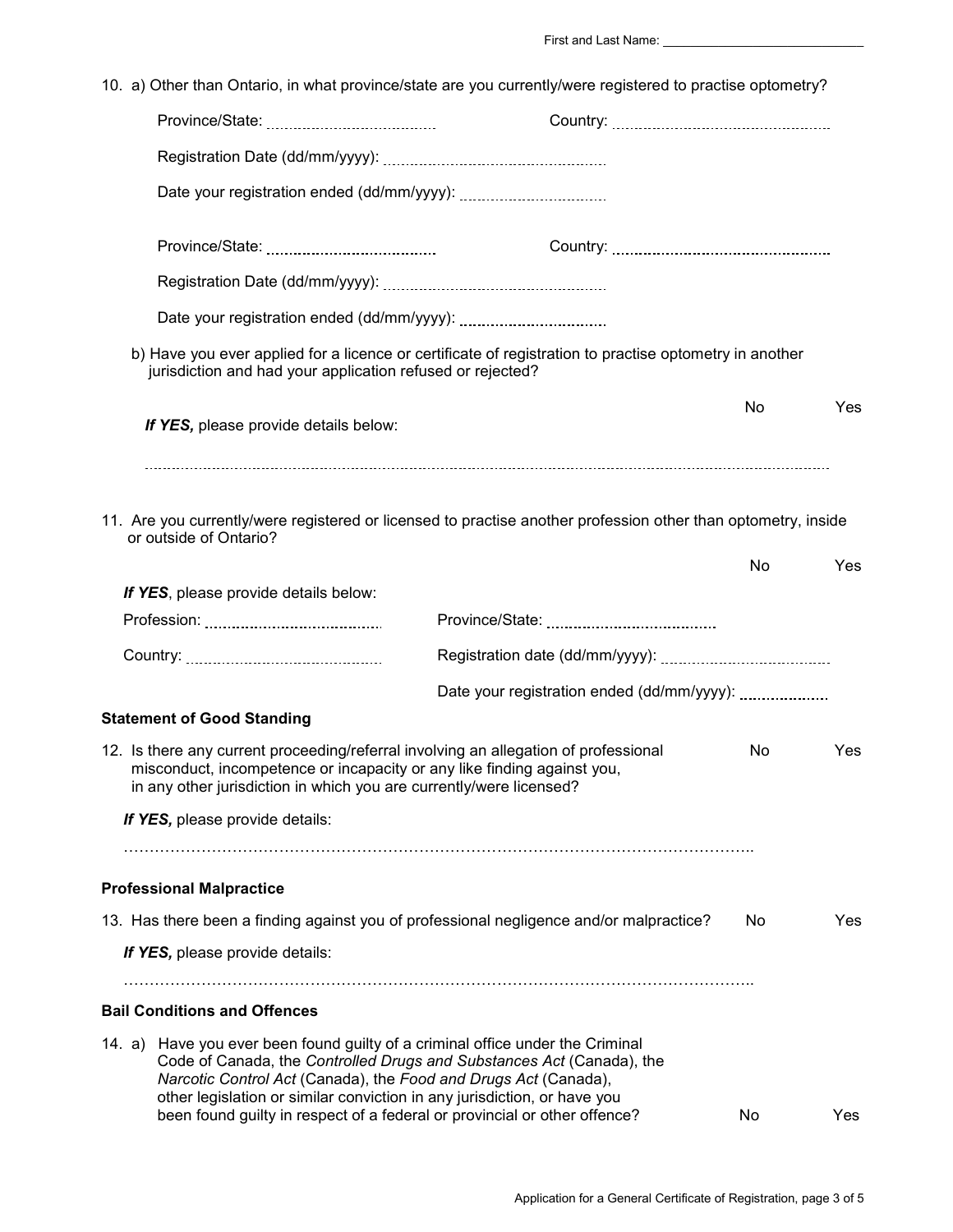|    | If YES, please provide details:                                                                                                                                                                                |    |     |
|----|----------------------------------------------------------------------------------------------------------------------------------------------------------------------------------------------------------------|----|-----|
|    | b) Are there any currently existing conditions, terms, orders, directions or<br>agreements relating to your custody or release in provincial, federal or<br>other offence processes?                           | No | Yes |
|    | If YES, please provide details:                                                                                                                                                                                |    |     |
|    | Are there any current charges against you in respect of a federal,<br>C)<br>provincial or other offence?                                                                                                       | No | Yes |
|    | If YES, please provide details:                                                                                                                                                                                |    |     |
| d) | Is there any previous finding or current proceeding against you in relation to discipline by a<br>post-secondary education institution?                                                                        | No | Yes |
|    | If YES, please provide details:                                                                                                                                                                                |    |     |
|    |                                                                                                                                                                                                                |    |     |
|    | 15. After reviewing your responses to the previous questions, is there additional information you believe<br>you should disclose that you have not already disclosed in your responses to the other questions? | No | Yes |
|    | If YES, please provide details:                                                                                                                                                                                |    |     |
|    |                                                                                                                                                                                                                |    |     |
|    |                                                                                                                                                                                                                |    |     |

#### **CPIC Vulnerable Sector Checks**

One of the requirements of registration as an optometrist in Ontario is that the applicant must not have been found guilty in relation to a criminal offence in any jurisdiction, or an offence under the *Criminal Code*  (Canada), the *Controlled Drugs and Substances Act* (Canada) and *the Food and Drugs Act* (Canada).

To provide evidence that an applicant has met this requirement, each applicant must provide a CPIC Vulnerable Sector (VS) check as part of the registration process from the respective jurisdiction in Canada in addition to the jurisdiction (s) in which they practised in the past. This process verifies whether an individual has a criminal record, as well as any record suspensions for sexual offences and local police records for information relevant to the VS check. The information that can be legally disclosed is provided to the applicant. The results of a CPIC VS check must be dated within six months of the applicant becoming registered. If the applicant does not become registered within six months of the date the CPIC VS check results were issued by the police, the applicant will be required to submit an updated CPIC VS check.

### **Certificate of Standing**

If you have ever been registered or licensed to practise optometry or another health profession, please arrange for the licensing body where you practised to send the College a Certificate of Standing outlining your current status in that jurisdiction. A Certificate of Standing form is available from the College or on the College website (under Resources/Forms). The Certificate of Standing must be dated no more than six months before your Certificate of Registration is issued.